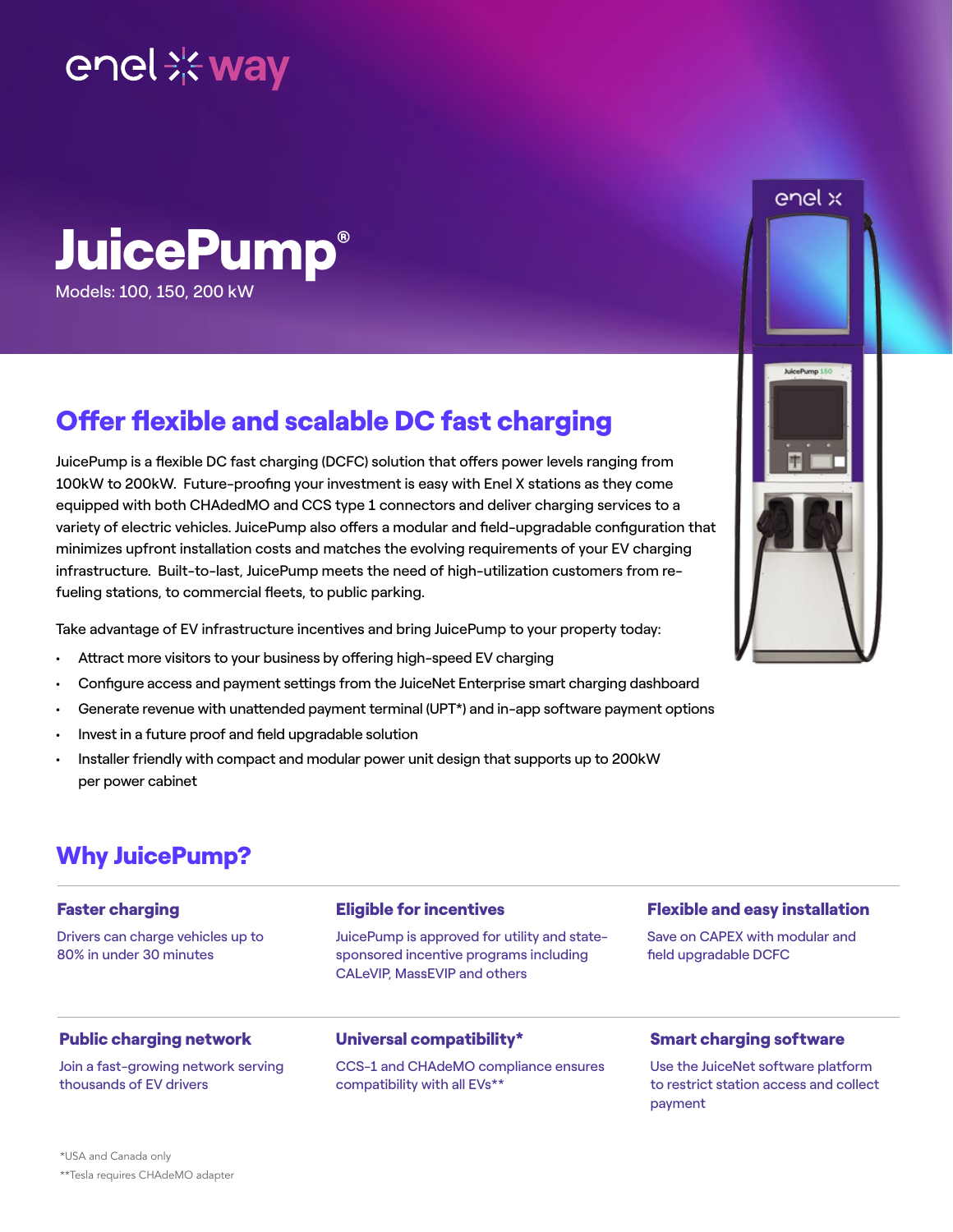## enel \*\* way

#### DISPENSER UNIT

| <b>DISPENSER UNIT</b>                                 |        |                                                                                                                                                                                                                        |                                                               |            |              | enel x               |  |
|-------------------------------------------------------|--------|------------------------------------------------------------------------------------------------------------------------------------------------------------------------------------------------------------------------|---------------------------------------------------------------|------------|--------------|----------------------|--|
| <b>Connectors</b>                                     |        | Dual CHAdeMO and CCS (Type 1)<br>$\sum$                                                                                                                                                                                |                                                               |            |              |                      |  |
| <b>Cord Length</b>                                    |        | 10.5ft (3,2 m) - CHAdeMO<br>⋗<br>11.5ft (3,5 m) - CCS1<br>⋗                                                                                                                                                            |                                                               |            |              |                      |  |
| <b>Output current</b>                                 |        | <b>CCS1 200A</b><br>⋗<br>CHAdeMO up to 200A<br>⋗                                                                                                                                                                       |                                                               |            |              |                      |  |
| <b>Output Voltage</b>                                 |        | CCS1 200 Vdc to 950 Vdc<br>$\mathcal{F}$<br>CHAdeMO 200 Vdc to 500 Vdc<br>$\mathcal{F}$                                                                                                                                |                                                               |            |              |                      |  |
| <b>Output Power</b>                                   |        | 100kW, 150 kW, or 200kW depending on the power unit's<br>JuicePump 150<br>⋗<br>configuration                                                                                                                           |                                                               |            |              |                      |  |
| <b>Efficiency &amp;</b><br><b>Power Factor</b>        |        | Voltage (Vdc)                                                                                                                                                                                                          | Power (kW)                                                    | Efficiency | Power factor |                      |  |
|                                                       |        | 400                                                                                                                                                                                                                    | 10                                                            | 87,69%     | 0,7659       |                      |  |
|                                                       | 100 kW | 400                                                                                                                                                                                                                    | 100                                                           | 94,31%     | 0,9941       |                      |  |
|                                                       |        | 800                                                                                                                                                                                                                    | 10                                                            | 88,80%     | 0.7763       |                      |  |
|                                                       |        | 800                                                                                                                                                                                                                    | 100                                                           | 94.70%     | 0,9941       |                      |  |
|                                                       |        | 400                                                                                                                                                                                                                    | 10                                                            | 86,54%     | 0,754        |                      |  |
|                                                       | 150 kW | 400                                                                                                                                                                                                                    | 140                                                           | 92,60%     | 0,9964       |                      |  |
|                                                       |        | 800                                                                                                                                                                                                                    | 10                                                            | 87,24%     | 0,7673       |                      |  |
|                                                       |        | 800                                                                                                                                                                                                                    | 150                                                           | 92,93%     | 0,9968       |                      |  |
|                                                       |        | 400                                                                                                                                                                                                                    | 20                                                            | 83,69%     | 0,8959       |                      |  |
|                                                       |        | 400                                                                                                                                                                                                                    | 140                                                           | 94,50%     | 0,9955       |                      |  |
|                                                       | 200 kW | 800                                                                                                                                                                                                                    | 40                                                            | 90,13%     | 0,9629       |                      |  |
|                                                       |        | 800                                                                                                                                                                                                                    | 200                                                           | 94,72%     | 0,9976       |                      |  |
| <b>Total Harmonic Distortion</b>                      |        | > 13%                                                                                                                                                                                                                  |                                                               |            |              |                      |  |
| <b>Enclosure protection</b>                           |        | IP54, NEMA Type 3R<br>⋗                                                                                                                                                                                                |                                                               |            |              |                      |  |
| <b>Temperature</b>                                    |        | -30°C to 50°C (-31°F to 122°F)<br>$\sum$                                                                                                                                                                               |                                                               |            |              |                      |  |
| <b>Altitude</b>                                       |        | 6000 ft<br>$\sum$                                                                                                                                                                                                      |                                                               |            |              |                      |  |
| <b>RFID</b>                                           |        | RFID supported with standards: MIFARE ISO/IEC14443A/B, ISO/IEC15693, ISO/IEC 18000-3,<br>⋗<br>FeliCa, NFC, EMV 2.0                                                                                                     |                                                               |            |              |                      |  |
| <b>Payment</b>                                        |        | Optional UPT (universal payment terminal) that supports VISA, AMEX, MasterCard,<br>⋗<br>Apple Pay and Google Pay                                                                                                       |                                                               |            |              |                      |  |
| <b>JuiceNet Enterprise</b><br><b>Software</b>         |        | Precision measurement of power, energy, voltage & current<br>⋗<br>Web-based portal: set payment rates and charging hours; monitor charging status and consumption<br>⋗<br>data; control station access; load balancing |                                                               |            |              |                      |  |
|                                                       |        | Driver app: monitors and pays for charging (iOS & Android)<br>⋗<br>Read more on the JuiceNet Enterprise datasheet<br>⋗                                                                                                 |                                                               |            |              |                      |  |
| Weight                                                |        | 600lbs / 277 kg<br>⋗                                                                                                                                                                                                   |                                                               |            |              |                      |  |
| <b>Input Current for</b><br><b>Auxiliary Services</b> |        | 120VAC-1P @20A 60Hz<br>⋗                                                                                                                                                                                               |                                                               |            |              |                      |  |
| <b>Electrical Protection</b>                          |        | ⋗                                                                                                                                                                                                                      | Short circuit; Over voltage: RCD                              |            |              |                      |  |
| <b>Dimensions</b>                                     |        | ⋗                                                                                                                                                                                                                      | 2464 mm (97 in) (H) x 559 mm (22 in) (W) x 381 mm (15 in) (D) |            |              |                      |  |
| <b>Certifications</b>                                 |        | ETL (USA and Canada) for UL 2202, UL 2231, UL50E, NEC Article 625, CSA STD C22.2 No. 107.1,<br>⋗<br>CHAdeMO, FCC Class A                                                                                               |                                                               |            |              |                      |  |
| evcharging.enelx.com/contact                          |        |                                                                                                                                                                                                                        | Customer Support +1-844-584-2329                              |            | enelxwayna   | <b>in</b> Enel X Way |  |

Enel X Way enelxwayna

Commercial Sales +1-844-885-5850

 $\mathbf{f}$  enelxwayna